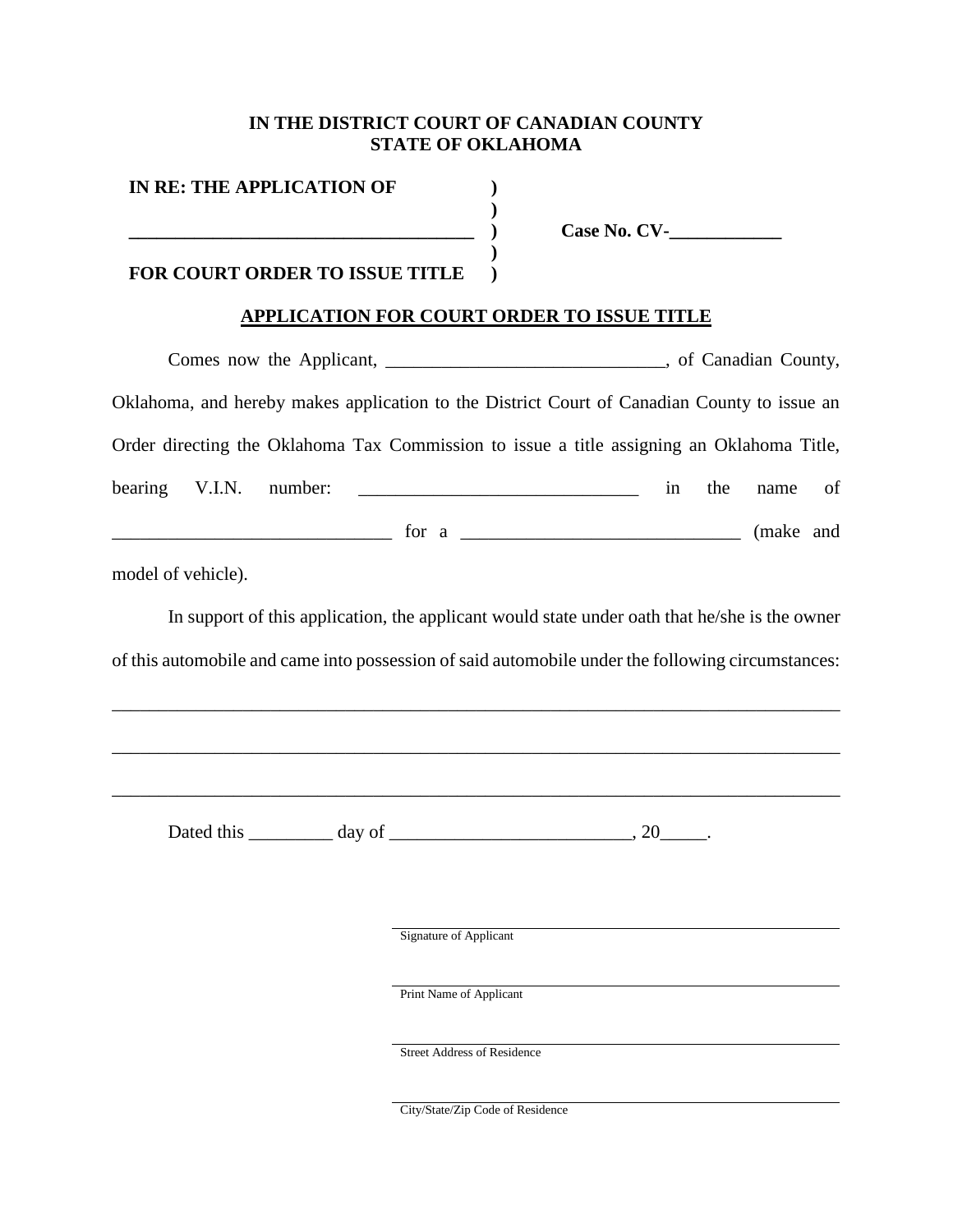### **VERIFICATION**

STATE OF OKLAHOMA )  $\left( \begin{array}{cc} 0 & \text{SS} \end{array} \right)$ 

CANADIAN COUNTY

I, \_\_\_\_\_\_\_\_\_\_\_\_\_\_\_\_\_\_\_\_\_\_\_\_\_\_\_\_\_\_\_, being of lawful age and being duly sworn state that I am the applicant named above. I have read this application for Court Order. The statements contained in the application for Court Order are true and correct to the best if my knowledge, information and belief.

Applicant

\_\_\_\_\_\_\_\_\_\_\_\_\_\_\_\_\_\_\_\_\_\_\_\_\_\_\_\_\_\_

\_\_\_\_\_\_\_\_\_\_\_\_\_\_\_\_\_\_\_\_\_\_\_\_\_\_\_\_\_\_

Subscribed and sworn before me this \_\_\_\_\_\_\_ day of \_\_\_\_\_\_\_\_\_\_\_\_\_\_\_\_\_\_\_\_\_\_,  $20$ \_\_\_\_\_\_.

Notary Public

My Commission Expires:

\_\_\_\_\_\_\_\_\_\_\_\_\_\_\_\_\_\_\_\_\_\_\_\_\_\_\_\_\_\_